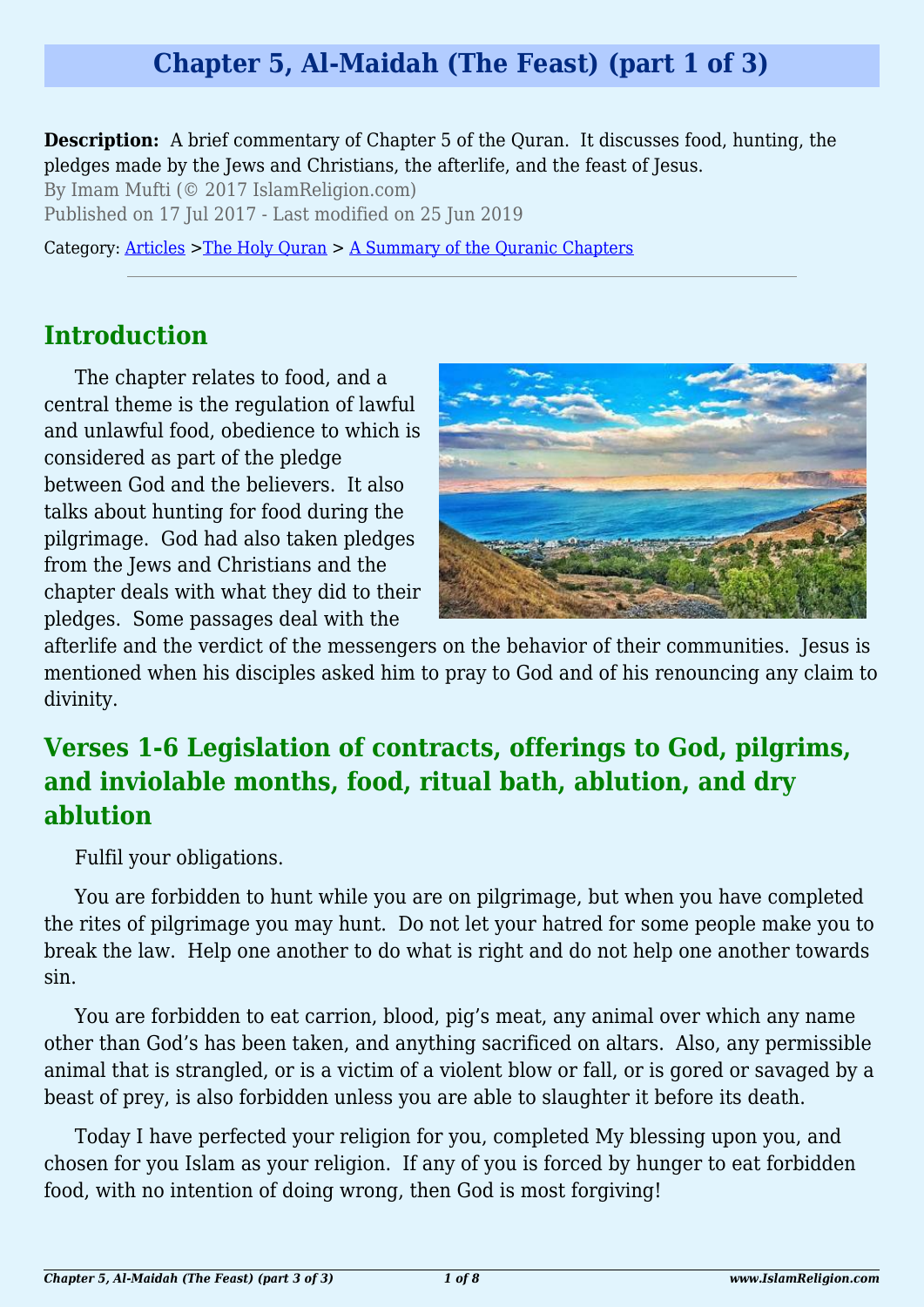The food of the Jews and Christians is lawful for you as your food is lawful for them. So are chaste Jewish and Christian women if you marry them, not taking them as lovers or secret mistresses.

God does not wish to place any burden on you: He only wishes to cleanse you and perfect His blessing on you, so that you may be thankful.

### **Verses 7 " 32 God's covenant, favors, and command of doing justice, some conditions of the People of the Book, Moses' experience with the Jews, Adam's two sons, and inviolability of the human soul**

Faith is the vow that binds God and His subjects. The subject vows that he will remain aware of God in his life and God guarantees that He will be His subject's guardian in this world and in the life to come. God's subject must prove his fulfillment of vows in two ways.

First, he stays steadfast on the path of God. On every occasion, he should give the response expected of a subject to his Lord. When he observes the universe, his mind should be filled with the realization of God's glory and power. When he looks at himself, he should realize that his existence is entirely due to God's grace and His mercy. If his emotions erupt, they should erupt for the sake of God. If his attention is focused on anybody, it should be on God. His fears should be linked with God. The remembrance of God should be uppermost in his mind. He should be given to prayer and obedience to God and should spend his assets for the cause of God.

Second, for the fulfillment of the vow of God's subject is that his dealings with his fellow-beings should be based on justice and fair play. Justice means meting out to a person that treatment which he deserves " no more and no less. In his dealings, he should follow the dictates of justice and not his desires. He should be bound by this principle to the extent that he should adhere to justice even when dealing with his enemies; even when grievances and bitter memories are apt to divert him from the path of justice.

A pledge was taken from the Children of Israel by their prophet that they would lead a godly life, and twelve chiefs from their twelve tribes were appointed to keep a watch over them. The pledge taken from the Children of Israel was they would make themselves godly by offering salat (prayers), that they would discharge the rights of others in the shape of zakat (obligatory charity), align themselves on the side of God by supporting His prophets, and spend their assets in support of the struggle for the religion of God. It was only after undertaking all this and after establishing a collective system among themselves for ensuring the continued fulfillment of these duties that they were entitled to God's company and support. One attains Paradise by performing good deeds and not due to any racial relationship.

The People of the Book went astray by omitted some teachings from their religion by means of deliberate misinterpretation or distortion. They also imposed upon themselves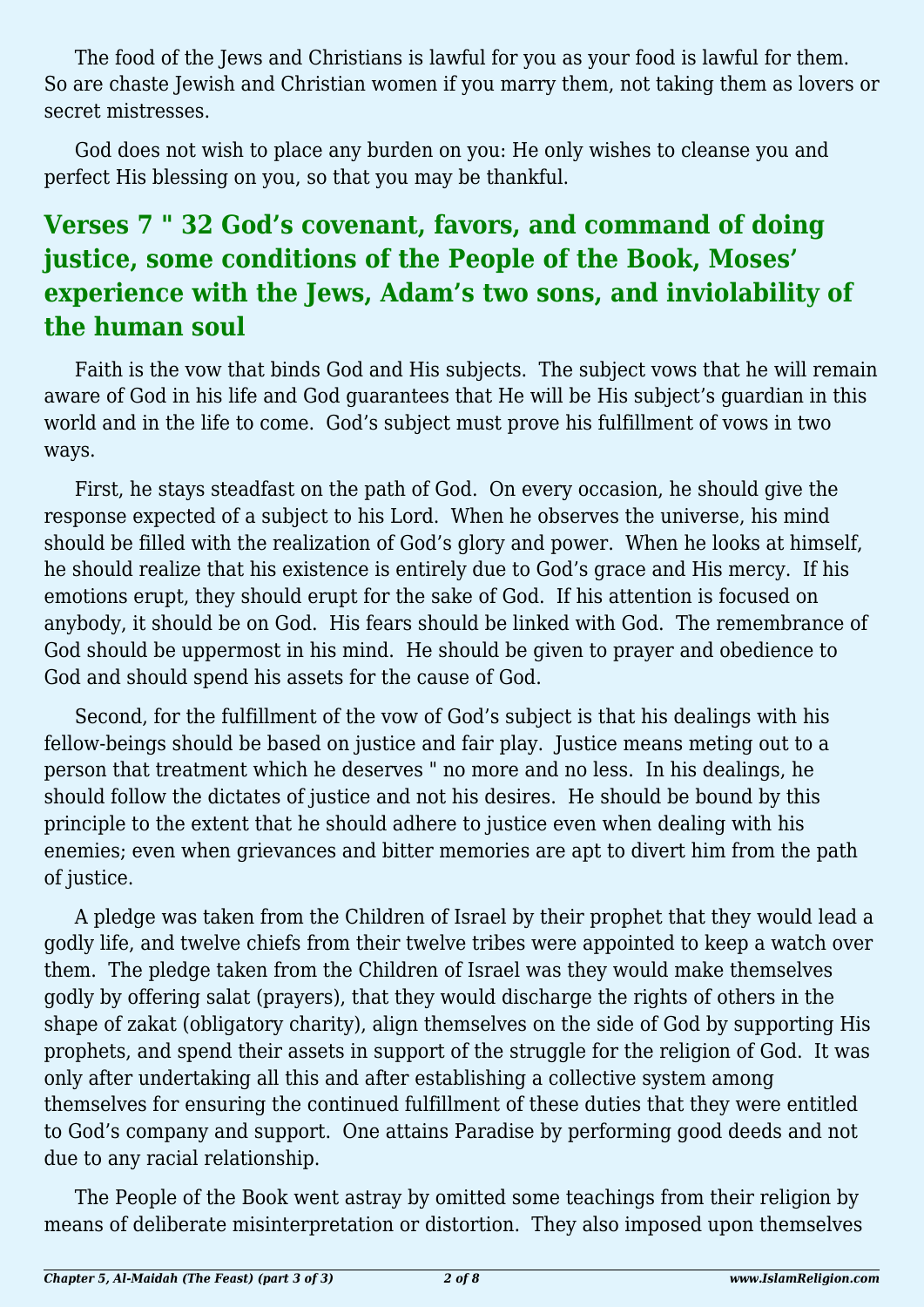restrictions which had not been ordained by God.

Considering any community as God's favorite is a meaningless thought. Everybody will get his reward before God according to his deeds. Every man's future will be decided based on his performance in this world of test and trial. Neither Paradise nor Hell is the native place of any community.

Cain was instructed by means of a crow how to bury the dead body under the ground. This points to the fact that man was less knowledgeable than the animals about the ways of nature.

When one person kills another, he is the killer of not only one person but of all human beings because he contravenes the law of respect for human life upon which the lives of all human beings depend.

# **Chapter 5, Al-Maidah (The Feast) (part 2 of 3)**

**Description:** A brief commentary of Chapter 5 of the Quran. It discusses food, hunting, the pledges made by the Jews and Christians, the afterlife, and the feast of Jesus.

By Imam Mufti (© 2017 IslamReligion.com)

Published on 24 Jul 2017 - Last modified on 25 Jun 2019

Category: [Articles](http://www.islamreligion.com/articles/) >[The Holy Quran](http://www.islamreligion.com/category/75/) > [A Summary of the Quranic Chapters](http://www.islamreligion.com/category/77/)

# **Verses 33-40 Ordained punishments, punishment of highway robbery, fearing God and drawing close to Him versus disbelieving in Him, punishment of theft, and repentance**

The principle on which God has created the system of this world is that everybody should discharge his duty and nobody should unnecessarily interfere in the sphere of others.



Human beings have been given clear instructions through prophets, but they have been given a free will with which to act righteously or to rebel. Those who declare war against God and His prophet are terrible criminals. Such people indulge in acts of terrorism. For them there is a terrible punishment in this world and an all-consuming fire in the Hereafter.

The greatest achievement for man is nearness to God. The way to attain this nearness is through *taqwa* (fear of God or piety), i.e. becoming a worshiper or devotee of God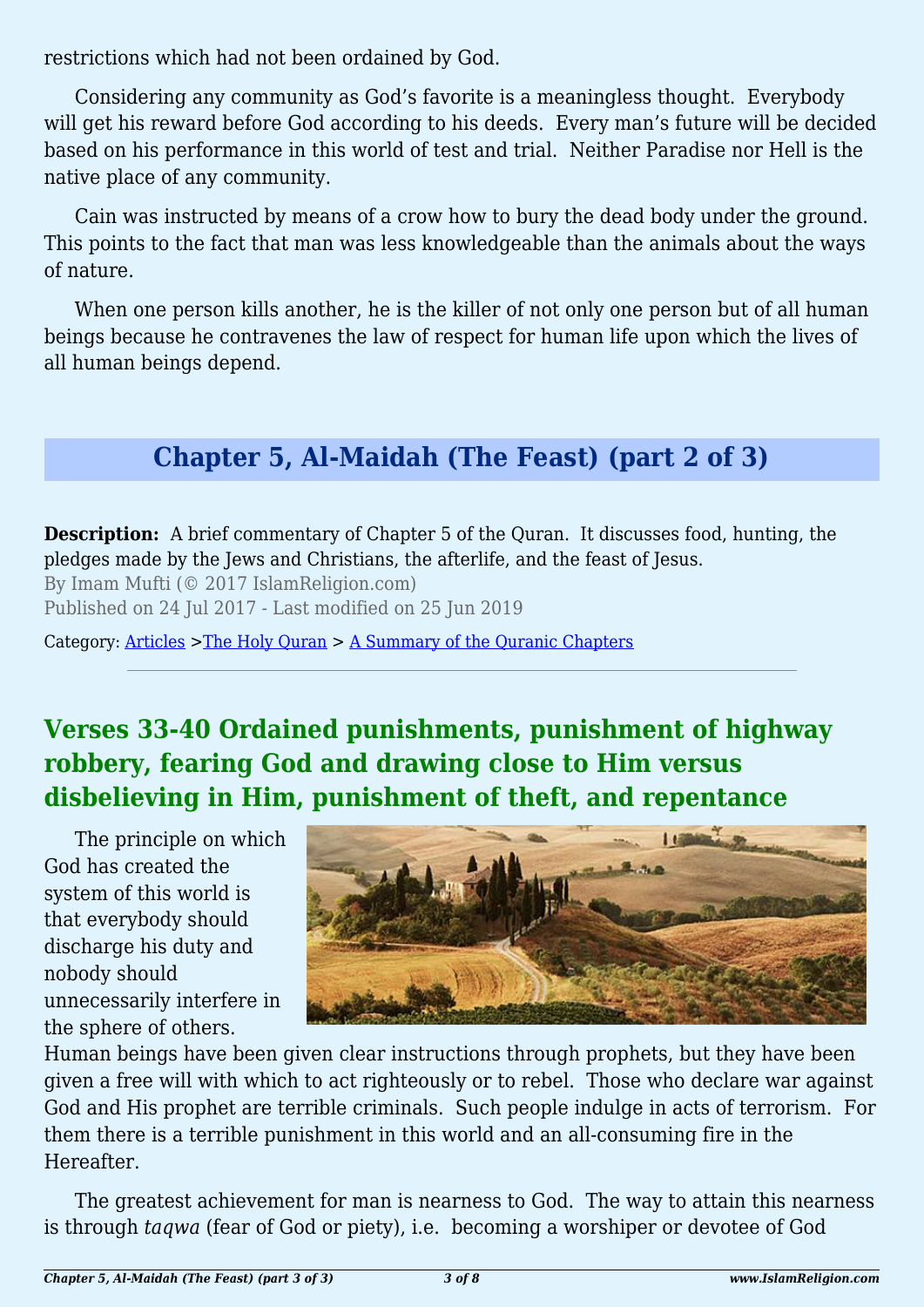through fear of God and struggling to make efforts for His cause. He has to surrender his ego, tolerating every difficulty and unpleasantness; he moves ahead towards God.

The punitive system in Islam for social crimes has two special aspects: one is punishment for a man's crime and the other is the deterrent effect of that punishment. However, if the criminal is truly repentant, seeks God's pardon and completely refrains from such misdemeanors in future, then God may forgive him in the Hereafter.

# **Verses 41-50 Obligation to judge by what God has revealed, Jews and the Torah, Jesus and the Gospel, Muhammad and the Quran**

In Madina there were two kinds of people who opposed the Islamic mission " the hypocrites and the Jews. The hypocrites, feeling that the real Islamic mission was harmful to their success and purposes, merely put on a show of having adopted Islam. The Jews for their part, felt that the Islamic mission was pulling them down from their position. Therefore, they joined hands in running a campaign against Islam. They used to twist the meaning of the Prophet's words to defame him and his mission. Their attitude was to accept only whatever suits their interests. Such people desert God and God deserts them.

The servant of God, who has arisen with the message of God's true religion, should not be discouraged by opposition. The activity against God can never be successful.

There were ancient religious scholars who used to give false decrees and opinions after taking bribes. However, a worse form of corruption is distorting the provisions of the religion by opportunists to suit popular tastes so that they may have honor and glory conferred upon them by the admiring public and receive contributions and offerings from all.

The ancient Jewish leaders had become a center of attraction for the people by dispensing this type of religion. Raising the voice of truth seemed intolerable to them, as this amounted to the demolition of the structure of their vested interests. They would spread bad news about him with interest and their own additions.

The purpose of God's Book was to guide people to the way of eternal welfare and to bring them out of the darkness of desire-worship into the light of true worship. The God-fearing consider the Book of God as a sacred covenant between God and His subjects and they know that they cannot increase in the benefits it confers or lessen in any way the strictness of its ordinances.

In connection with justice it is the requirement of Islamic law that its rules should be enforced without considering any individual's status. Sometimes a man's violence is not the result of mischievous intent, but occurs accidently under the influence of emotional stress. Under such circumstances, if the victim pardons the perpetrator that will be deemed an act of magnanimity towards the latter.

With the passage of time, the internal reality of religion is lost and public rituals and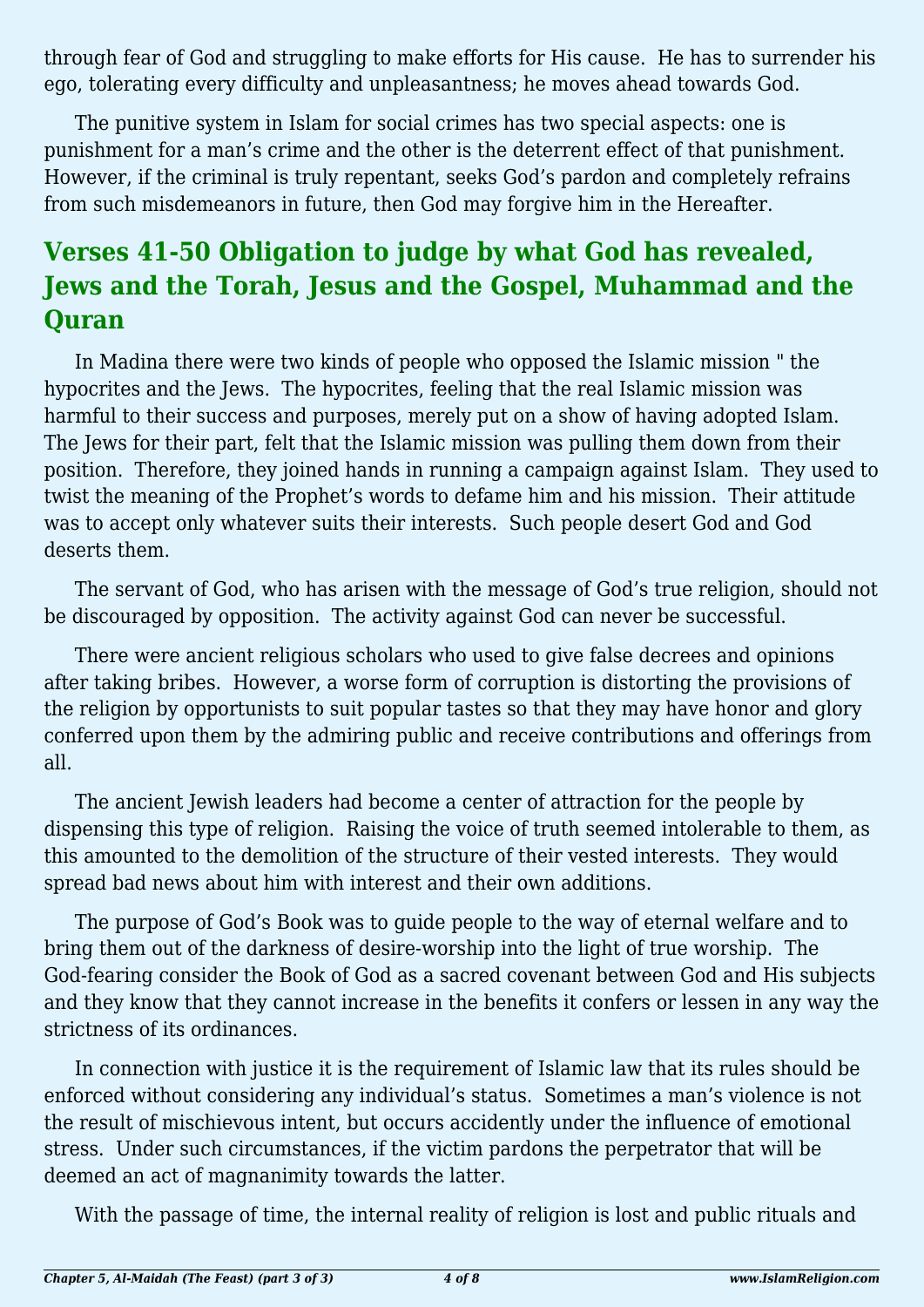formal ceremonies assume the strength of the internal reality, eventually becoming 'holy.' That is why God has changed the external framework from time to time so that mentality of considering the framework the real substance of religion is eradicated and God alone should be the center of one's attention.

The bearers of the previous scriptures could not preserve them in their original form, therefore, God revealed the Quran, the authentic expression of His will.

### **Verses 51-86 Muslims allies are God, His Messenger, and the true believers, practices and beliefs of the People of the Scripture, exceeding the limits in religion and following whims, a positive and negative example**

The truly faithful people are those whose entire beings are so pervaded by Faith that they develop a relation with God at the level of love. Fulfillment of Islamic objectives is so dear to them and there is nothing but sympathy and kindness in their hearts for their brothers in Islam. Islamic life is one of purpose and struggle. It is the mission of a Muslim to convey the religion of God to people, guiding the world to keep away from the path leading to Hell and to tread the path leading to Paradise.

Those who claim on the basis of a self-made religion to have a monopoly of devotion to God develop extreme aversion to it and lose all sense of rationality. The result is that they consider pure Muslims to be criminals and blatantly hold their dealings as absolutely fair.

What prevents a man from following the dictates of his desires is his moral fiber. When obstinacy and enmity dominate him, his ability to think becomes suppressed and there is nothing to combat the pressure of his desires.

There were two types of prominent Jews, the rabbis and 'holy' men, who remained busy in the work of religion. The secret of their leadership was their presentation of a popular version of religion rather than the true religion favored by God. The favored religion of God is that of *taqwa*. In other words, a man should live in society in such a way that he does good deeds and refrains from sin.

The idea that God is poor with empty Hands and His subjects are rich is false. The root cause of all waywardness is man's reckless bravado. But once a man fears God, he immediately understands the power emanating from Him and his bravado vanishes.

Because of wishful thinking, the members of the Jewish community were convinced of their salvation before God. What carries weight with God is carrying out His commands and founding one's life on His religion.

### **Chapter 5, Al-Maidah (The Feast) (part 3 of 3)**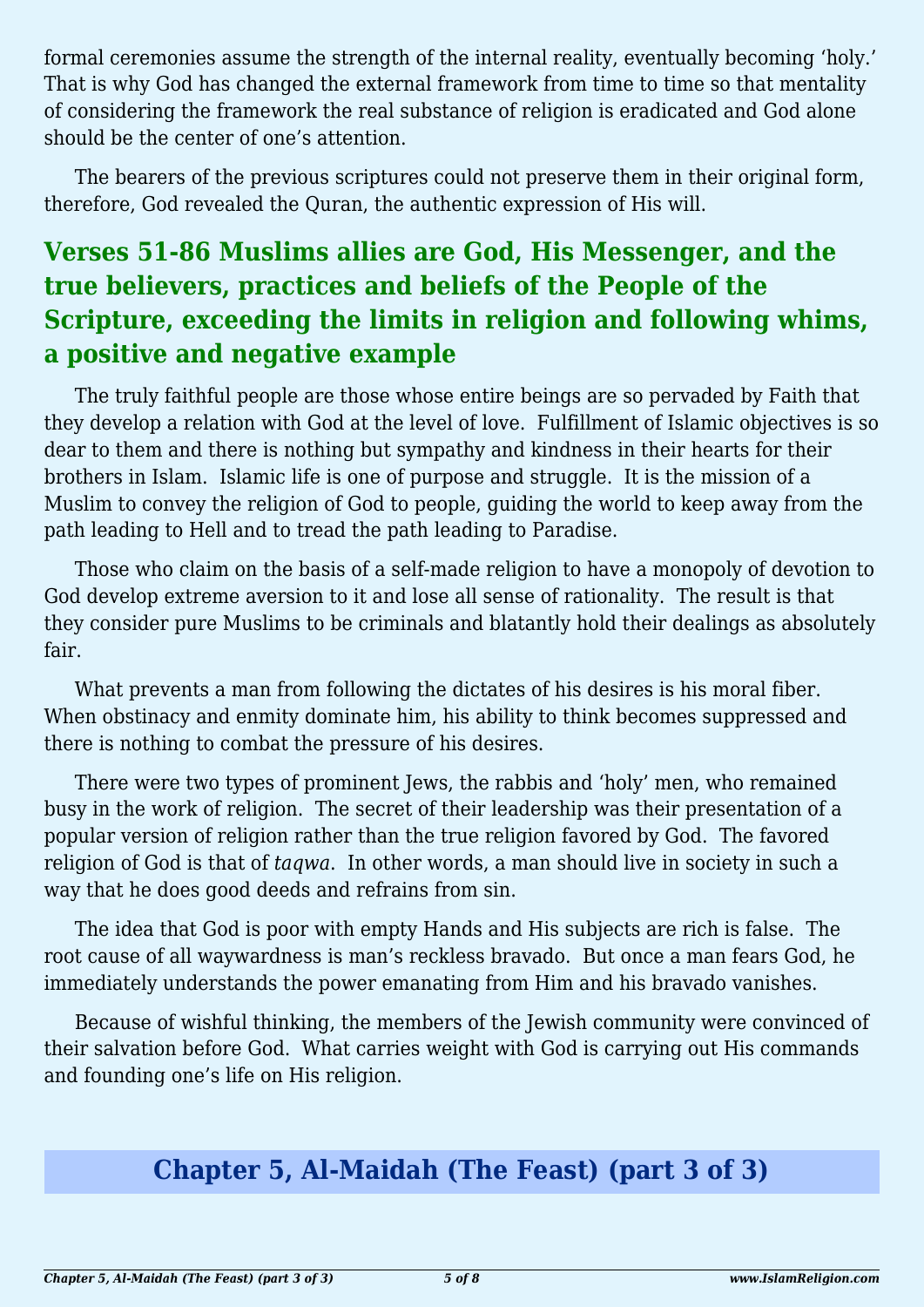**Description:** A brief commentary of Chapter 5 of the Quran. It discusses food, hunting, the pledges made by the Jews and Christians, the afterlife, and the feast of Jesus.

By Imam Mufti (© 2017 IslamReligion.com) Published on 31 Jul 2017 - Last modified on 25 Jun 2019

Category: [Articles](http://www.islamreligion.com/articles/) >[The Holy Quran](http://www.islamreligion.com/category/75/) > [A Summary of the Quranic Chapters](http://www.islamreligion.com/category/77/)

### **Verses 87-108 Good things which God has made lawful, ruling on oaths, wine, gambling, and some other prohibited practices, hunting, directions to the believers, testimony at the time of bequest**

Forbidding good things that God has made lawful is not a sign of piety. Being excessive is displeasing to God, but consuming good food in moderation is perfectly fine. God does not take us to account for breaking thoughtless oaths.



God forbids alcoholic beverages, gambling, and divination to believers and calls them Satan's doing.

God asks to obey Him and His messenger and to be on guard, but if people chose not to pay heed, then the messenger is only supposed to deliver the message clearly. Those who believe and do good deeds cannot be blamed for what they consumed in the past as long as they are mindful of God, have proper belief, and follow it with good works. After all, God loves those who do good.

No one is allowed to hunt while performing pilgrimage to Mecca. Anyone who kills a game intentionally must atone for it. Catching and eating seafood is nevertheless allowed. God is merciful and at the same time severe in punishment.

The duty of Prophet Muhammad, may the mercy and blessings of God be upon him, is to deliver the message, not to force people to accept it. Good and bad are not the same. Too much questioning of matters might make things difficult; God's silence sometimes is because He is forgiving and forbearing.

When asked to surrender to God's revelation, people are said to use their reason, but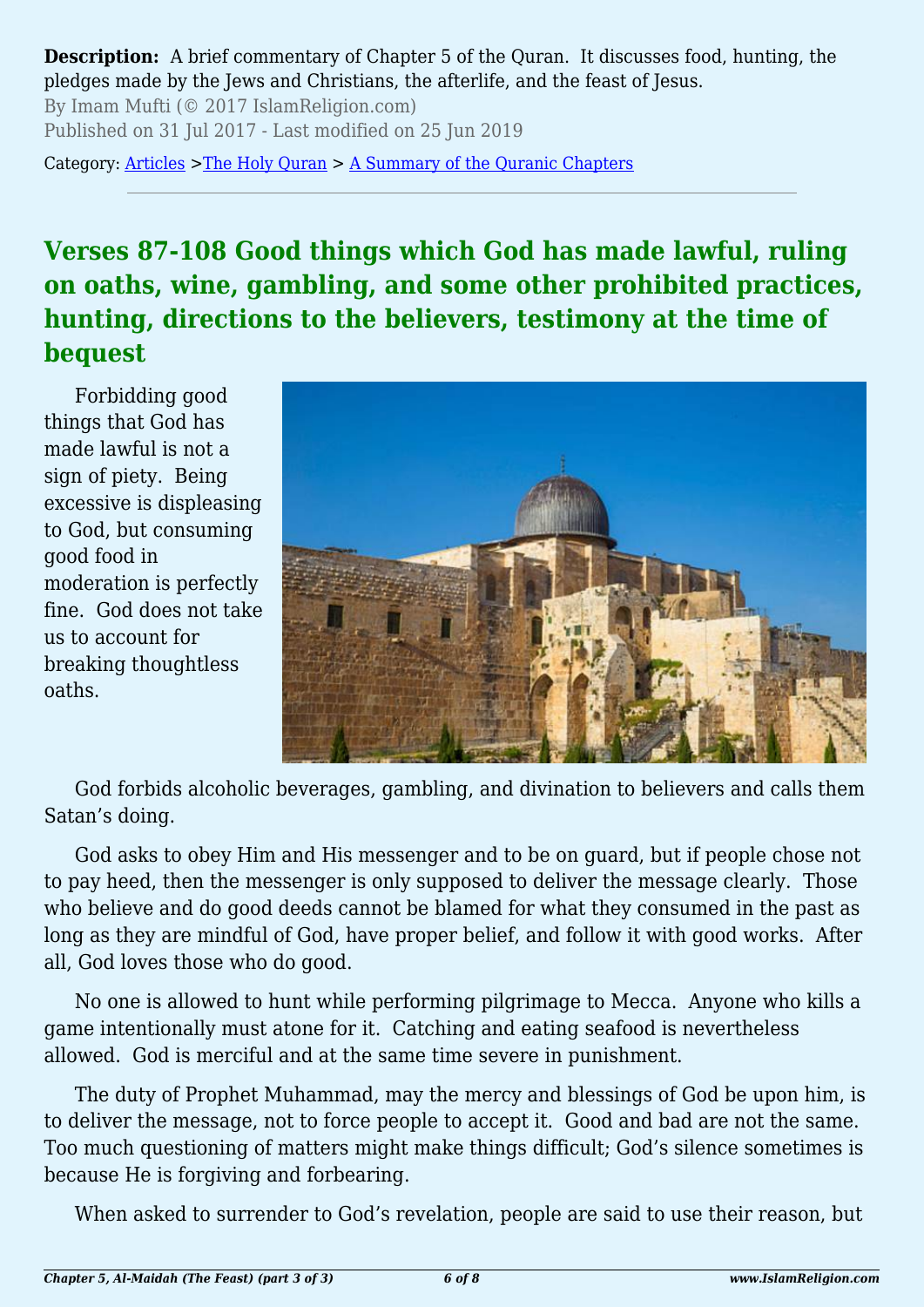they tend to follow the path of their ancestors. You are responsible for yourself if you believe.

Leave a will before death.

# **Verses 109-120: Questioning messengers on the Day of Resurrection about the people's responses, reminder of miracles of Jesus and the story of the table, dialogue between Jesus and His Lord on the Day of Resurrection, good consequences of the truthful**

As such, this passage aims to establish the truth about God and servitude to Him as conceived by Islam. This truth is presented through a great scene portrayed here in which Jesus speaks in front of all of God's messengers and rest of humanity. The chapter presents this truth in a vivid scene taken from the Day of Judgement in the same way as the Quran presents various scenes of that great Day. In all such presentations, the picture is portrayed in such an inspiring, vivid and effective way that we almost see it before our very eyes. We hear what is being said and feel every reaction and response.

God will ask the prophets he sent to people as to what response they got. Jesus will be reminded of God's favors and miracles he performed with God's permission: speaking to people from the cradle, knowledge of the Scripture, the Torah, and the Gospel, and wisdom, making birds out of clay that would turn alive when Jesus breathed into them, healing the blind and the leper, bringing the dead back to life, protection when people tried to harm him when he showed them signs, and the disciplines believing in him and devoting themselves to God.

The disciples requested Jesus to ask God to send down a feast for them from heaven. Jesus warned them, to which they responded that they simply wish to eat and to have their hearts reassured and that he has told them the truth and be witnesses to it. Jesus then prayed to the Lord to send down a feast from the heaven. God accepted the prayer of Jesus, but cautioned that anyone who disbelieves after seeing the sign will be given an exemplary punishment.

On the Final Day, God will ask Jesus if he demanded people to worship him and his mother, Mary, in his earthly ministry. God knows very well what Jesus said to people. But this worrying interrogation on that fearful Day is intended for people other than the one to whom it is addressed.

Jesus will plead innocence and will state that he never did and had no business asking people to worship him. Had he done so, God would have known as He knows everything unseen. Jesus' answer is tinged with awe and fear. He starts by glorifying God and follows this immediately with an absolute denial of any such thoughts or of any such claims. Jesus will declare that he said nothing to his community other than calling on them to worship God alone, and stating that, like them, he is no more than God's servant. He will then disclaim any responsibility for what they did after the end of his time on